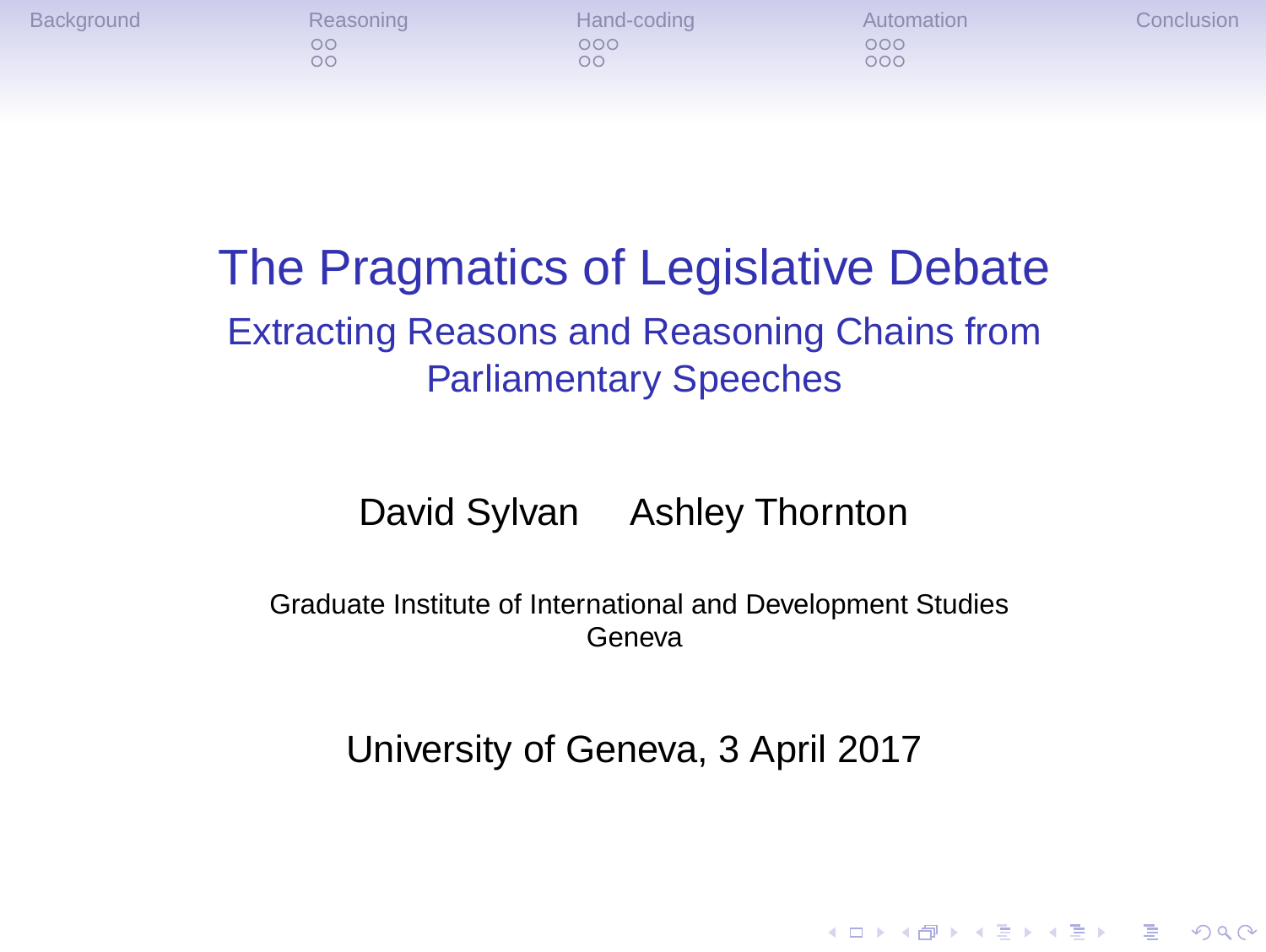

### • Long-term tendency in democracies for significant expansion in national security apparatuses

- However, because of secrecy, can't observe directly
- So, measurement: study via elite consensus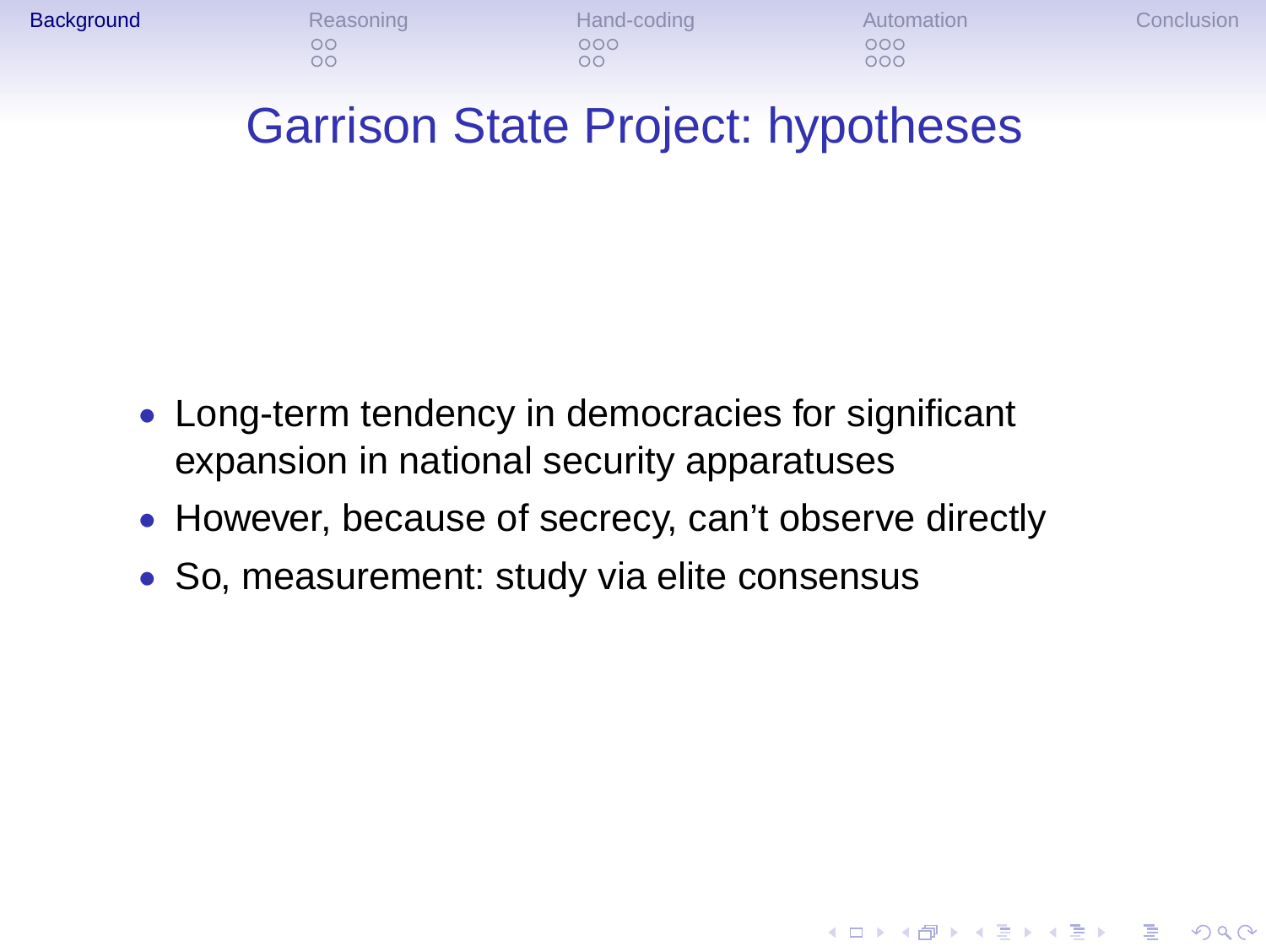

#### Garrison State Project: overview

- Elite consensus via differential legislative consensus: within a country, compare degree of legislative accord in national security-related debates over time compared with non-national security-related debates over time
- 3 time periods: early CW, late CW, post-9/11
- Multiple countries: 7 altogether
- Coding of speeches to capture agreement in reasoning
	- 20-60 speeches per debate (around 1600 speeches)
	- Hand-coding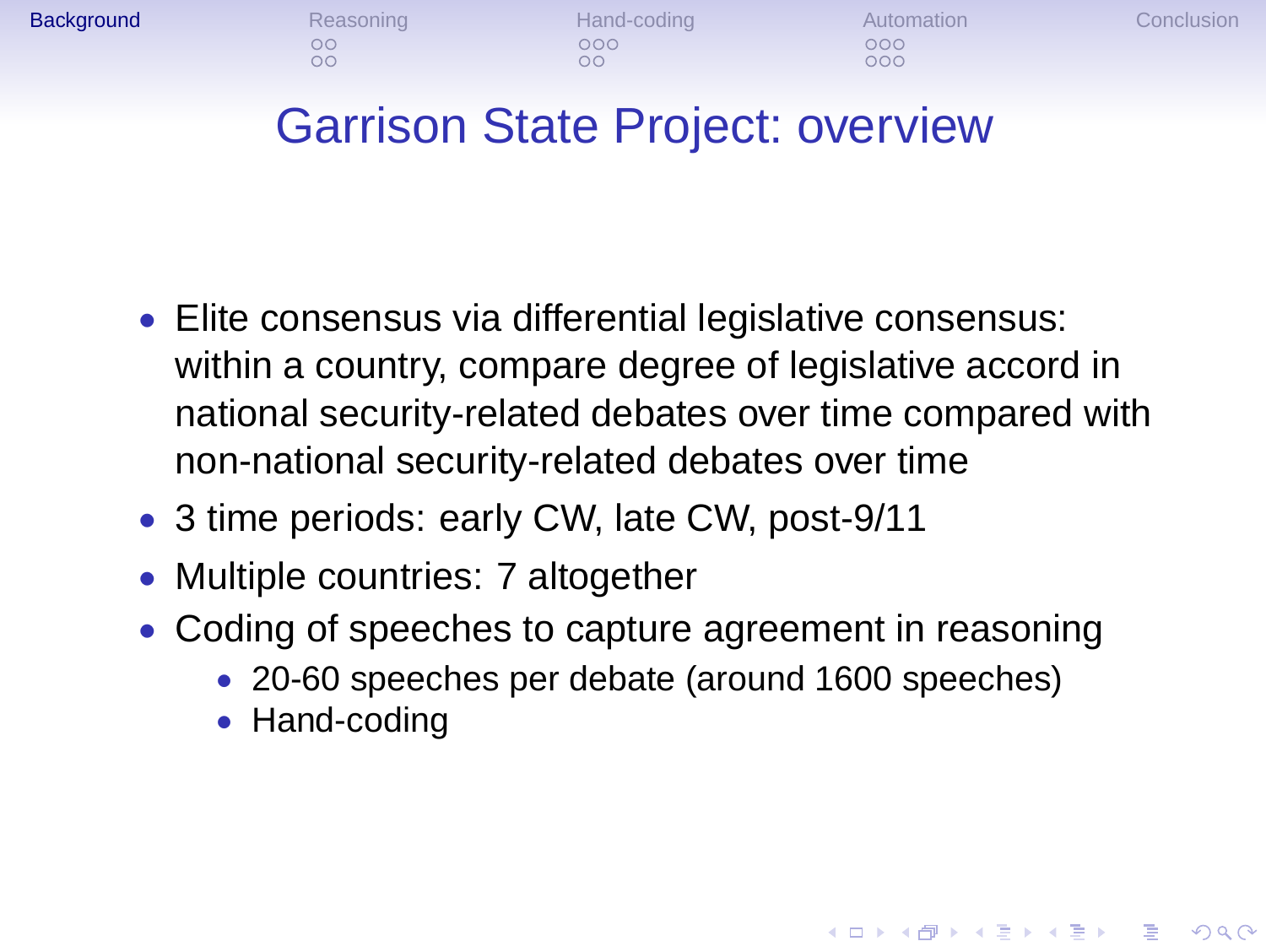

- Argument: any verbal construction of the sort A because of B (different types of "because": discussed when we talk about connectors). (Note: these can be contradictory or false.)
- Claim: speaker's position on pending vote
- Reason: a point made in support of the claim
- Core reason: reason that supports the claim directly ("vote for the bill because of X")
- Secondary reason: reason that supports a core reason ("vote for the bill because of X and X is the case because of Y") or another secondary reason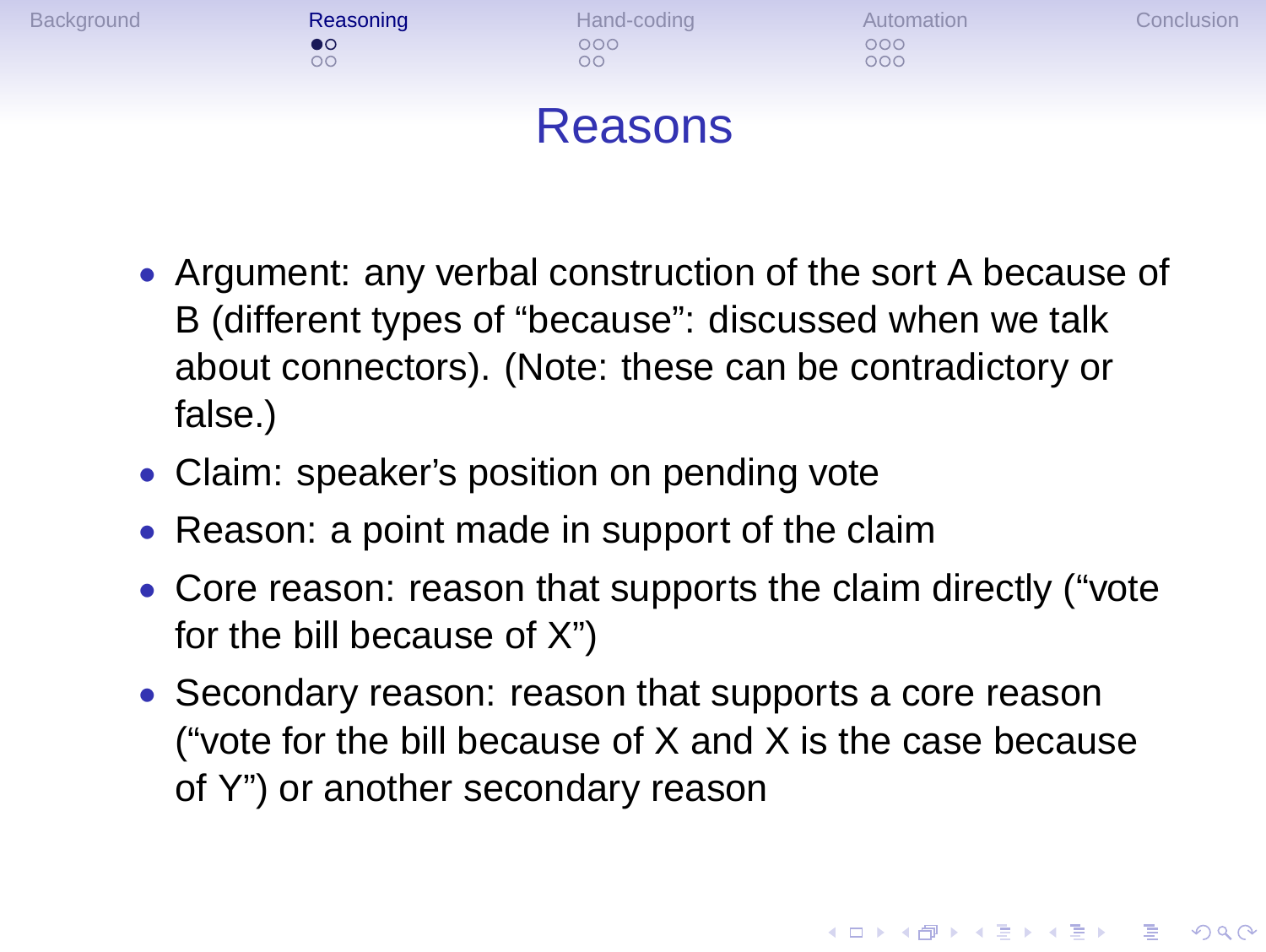# Background **Reasoning** Hand-coding Automation Conclusion<br>  $\begin{array}{cccc}\n & & & \\
\infty & & & \\
\infty & & & \\
\infty & & & \\
\infty & & & \\
\end{array}$

# Reasoning chains

- Reasoning chain: a claim supported by a core reason, which in turn is supported by at least one secondary reason and, recursively, any secondary reasons in support of the latter.
- Can be compound chains (same core reason, diverging secondary reasons).
- Restriction: if there is a chain with more than one secondary reason, we don't permit it to be divided into subsets (A-B-C can't be A-B and B-C)
- Restriction: can't be cycles (A-B and B-A), because usually the connectors are quite different
- Not all reasons have to be part of chains: can be core reason without secondary reason support ("isolated reasons")
- Justification: combination of claim and all reasoning chains and isolated reasons supporting it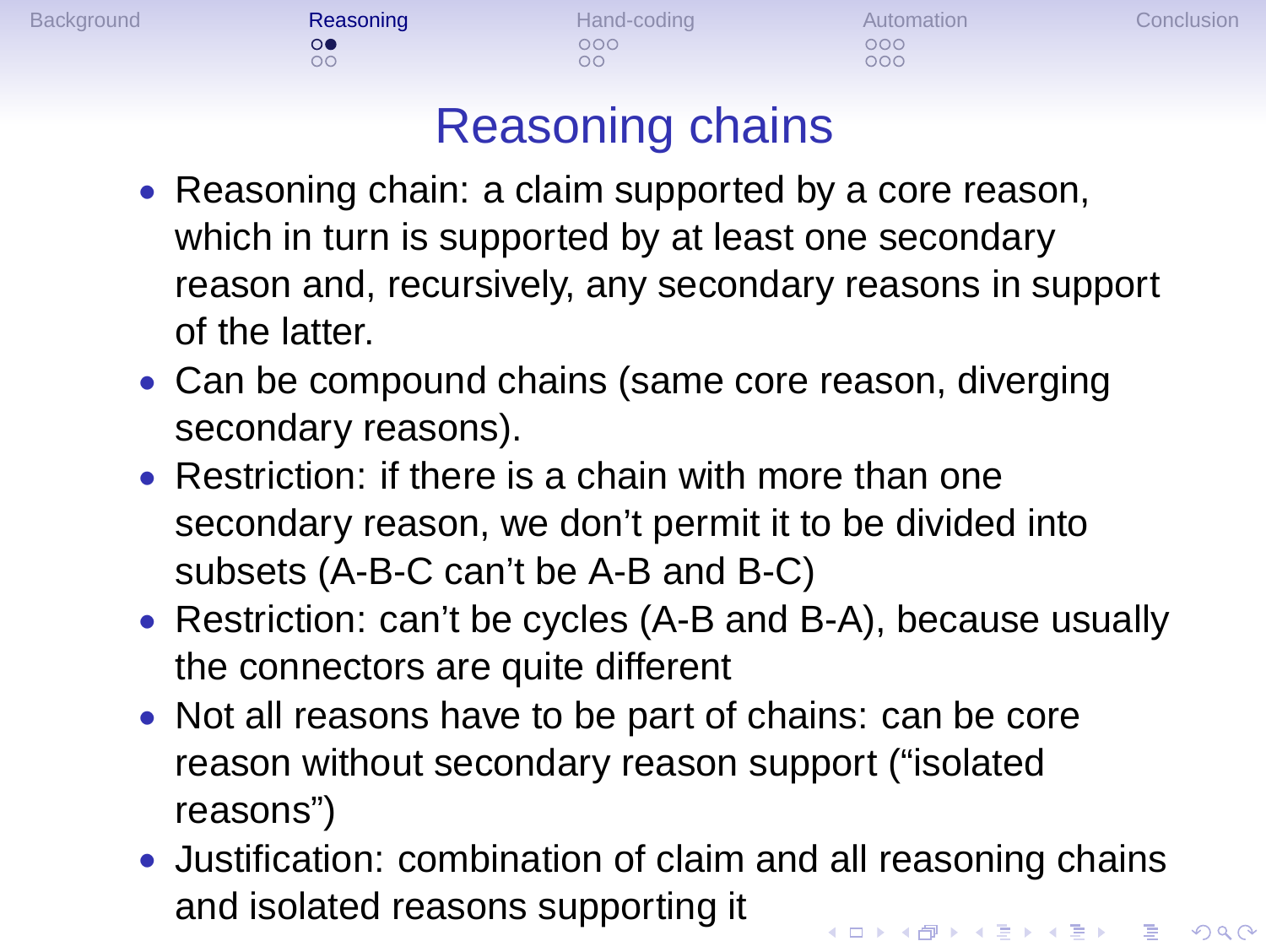

- L: legal or conceptual/definitional ("we can't do X because it would be unconstitutional")
- H: historical ("we should do it because we've done it before")
- C: consequential (including slippery slope: "if we do X, it will put the budget into deficit")
- N: normative ("we can't do X because it's immoral to treat people that way")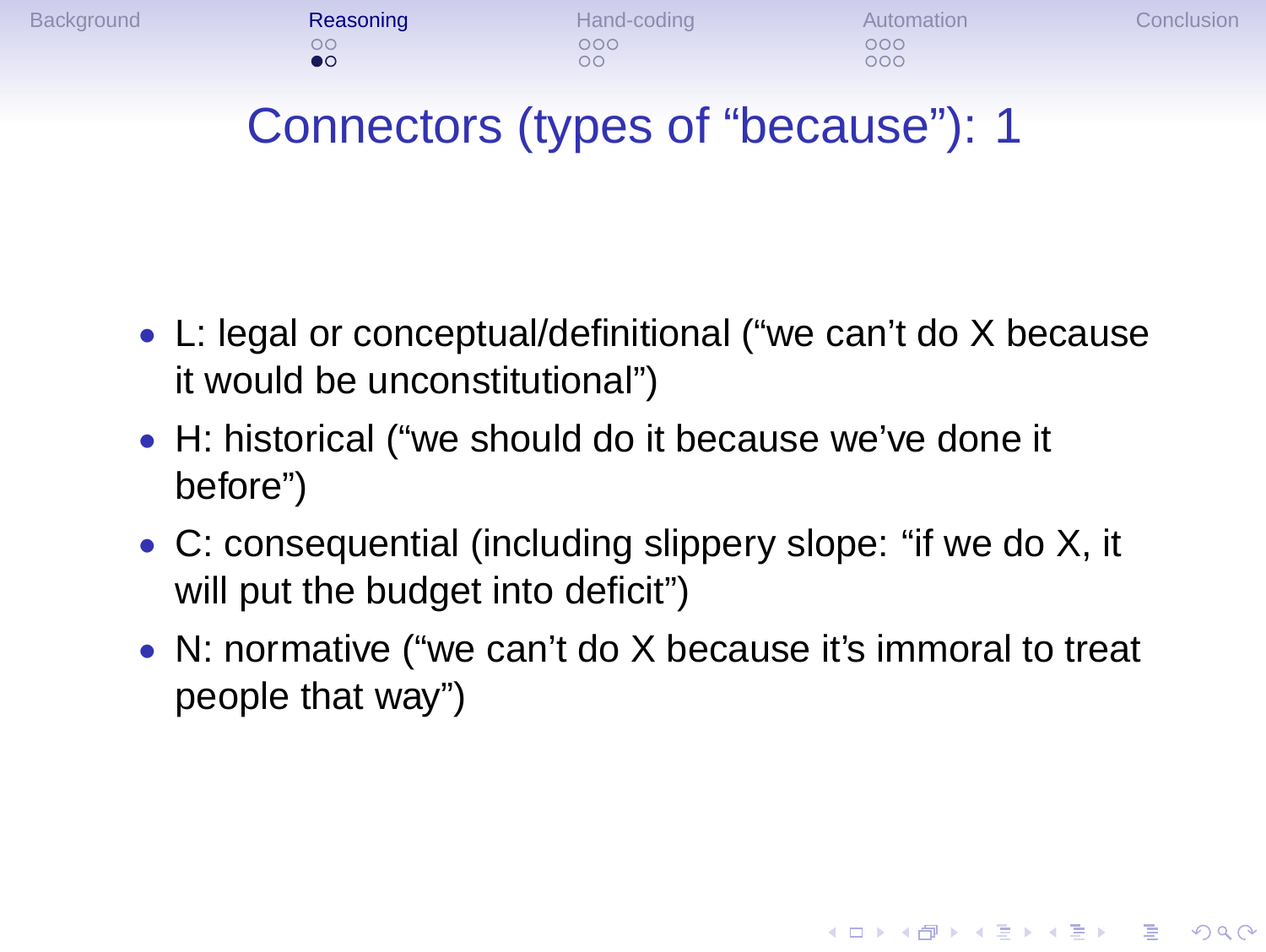

- A: anthropological ("we should do X because it's the only kind of language people like Y understand")
- I: identity/who we are or are not ("we shouldn't do X because we're a democracy, not a dictatorship")
- O: opponents ("do X because opponents of X are reprobates")
- E: even though ("do X even though Y is the case")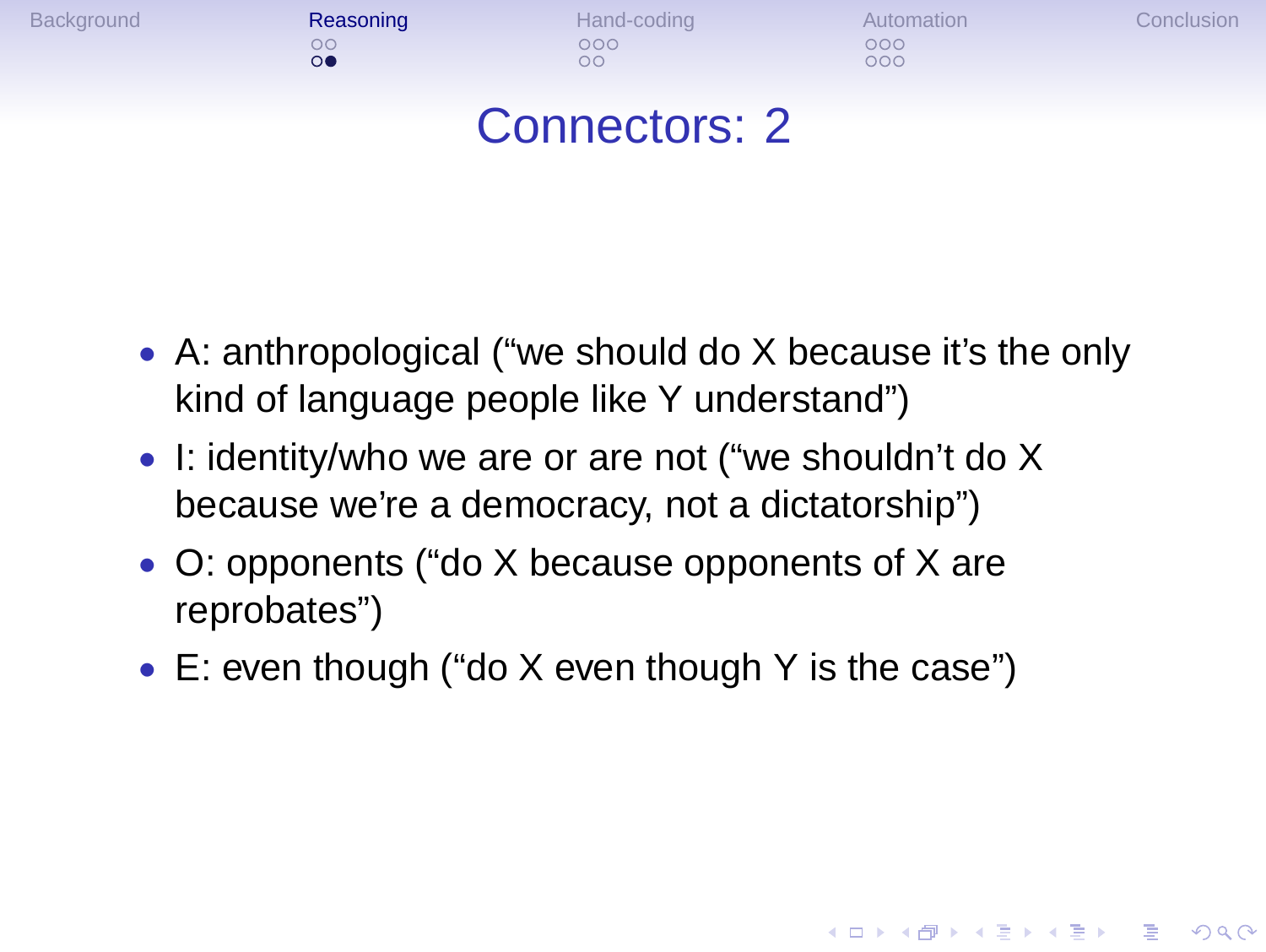

- Paraphrasing: each paragraph, sentence by sentence; in English
- Summarizing: each paragraph, focusing on main points (which may be tacit: signal by putting in square brackets). Includes pragmatics: why would the speaker say this; what is s/he trying to do (e.g., shame opponents, demonstrate one's bona fides).
- Reliability: paraphrasing and summarizing done by individual researchers, but are reviewed by entire research team and is a de facto unit veto.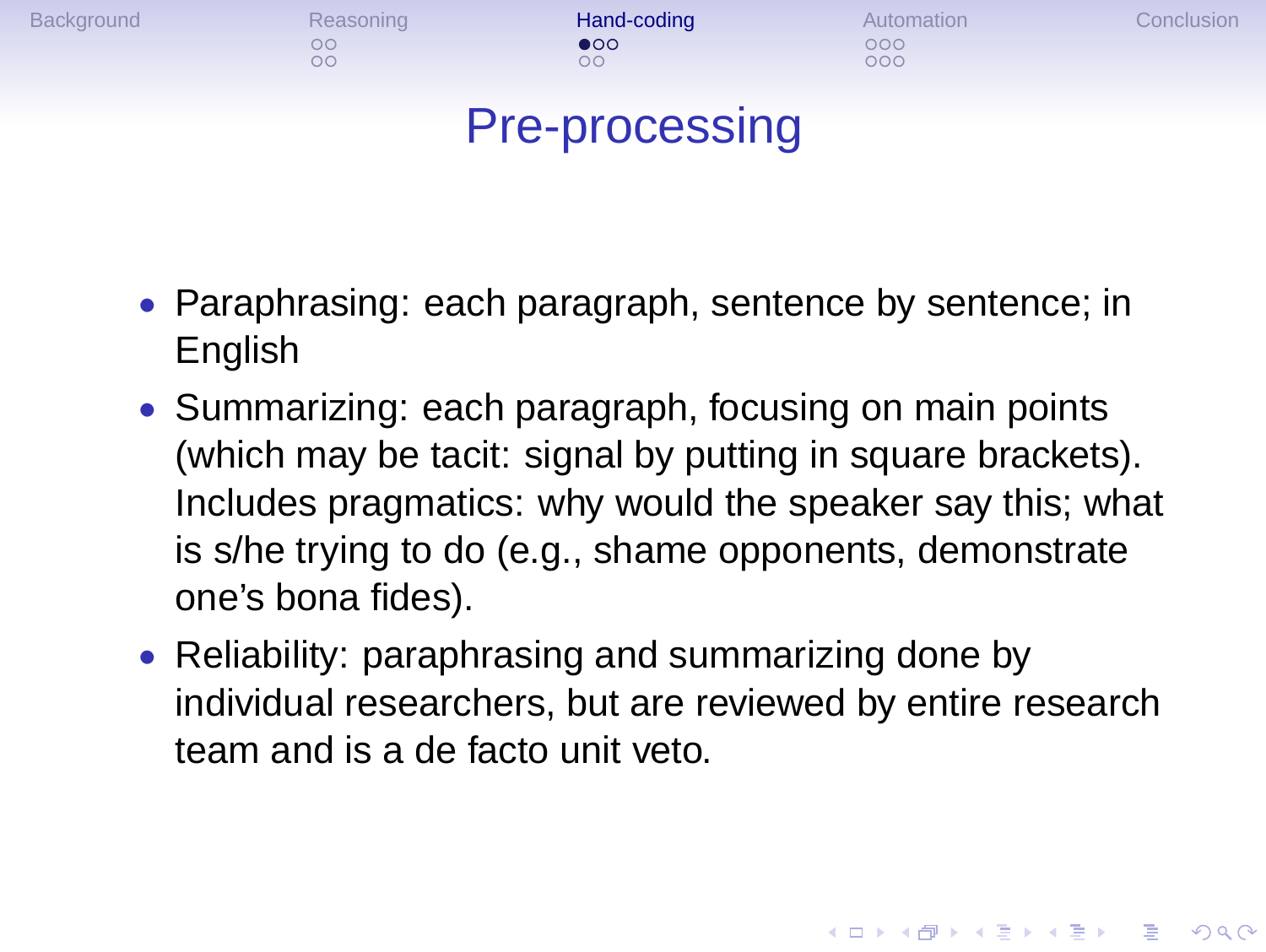

- groups of sentences, in the summary, using "vote for the bill because ..."
- Can be multiple core reasons in any given summary. (Can also be none at all, if the summary is extraneous as a justification.)
- Reasons can be used multiple times: within paragraphs, across paragraphs, across speeches/speakers
- Reasons are different across debates; on average, are 250-300 reasons per debate
- Reasons vary in granularity
- Reasons may be implicit (e.g.: opponents are flip-floppers); signal by square brackets
- Coding done individually, but reviewed (and vetoed) collectively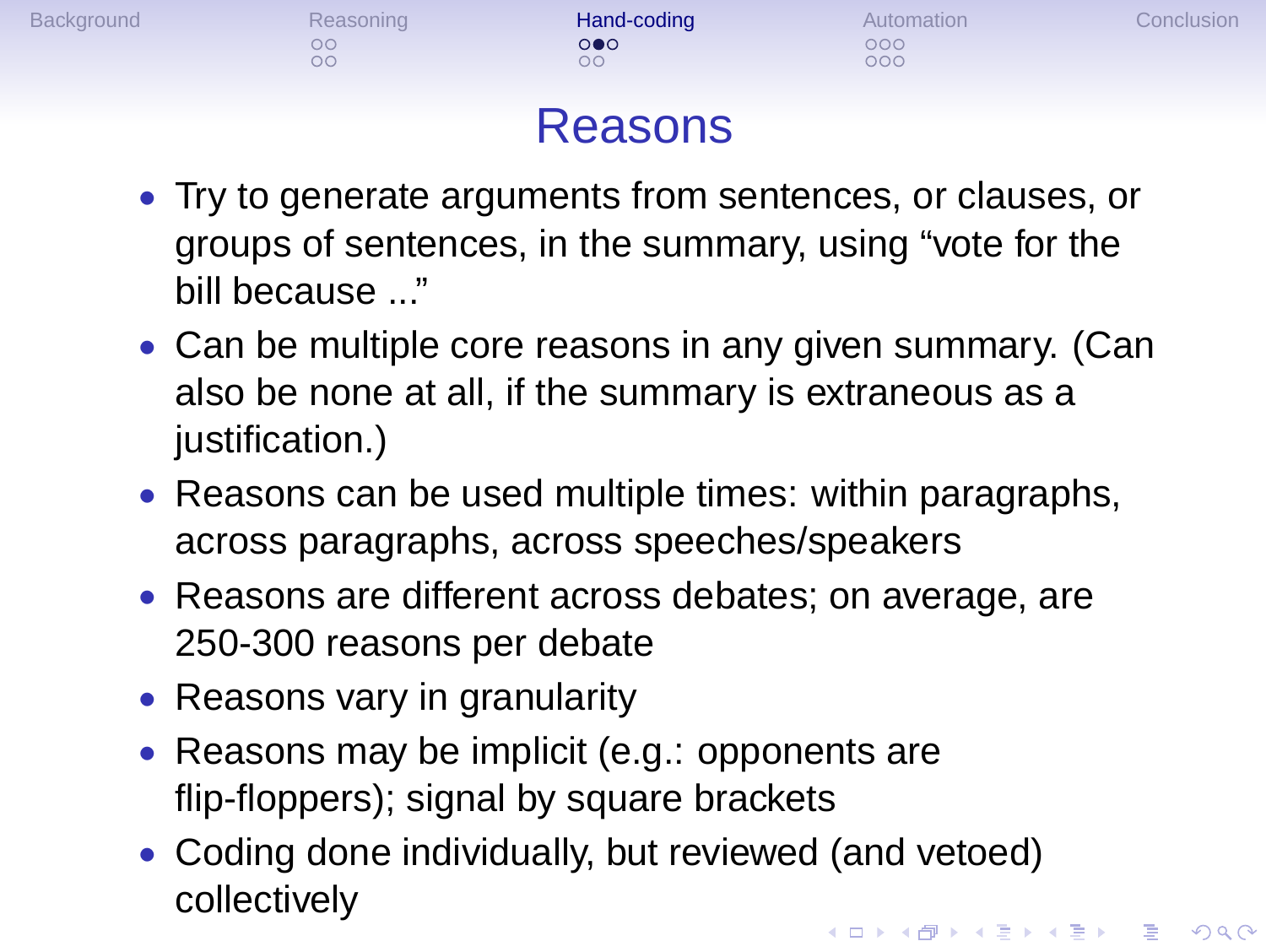

- Check every pair of reasons to see if the summary supports them being connected into a chain, using the rubric "vote for the bill because of A, and A because of B"
- Some reasons are unable to be connected; others can be added onto a chain to make it a 3-reason chain, etc.
- Consistency criterion (same connector) as additional check for whether a chain exists and its "directionality" (A-B vs. B-A)
- Done individually, but reviewed (and vetoed) collectively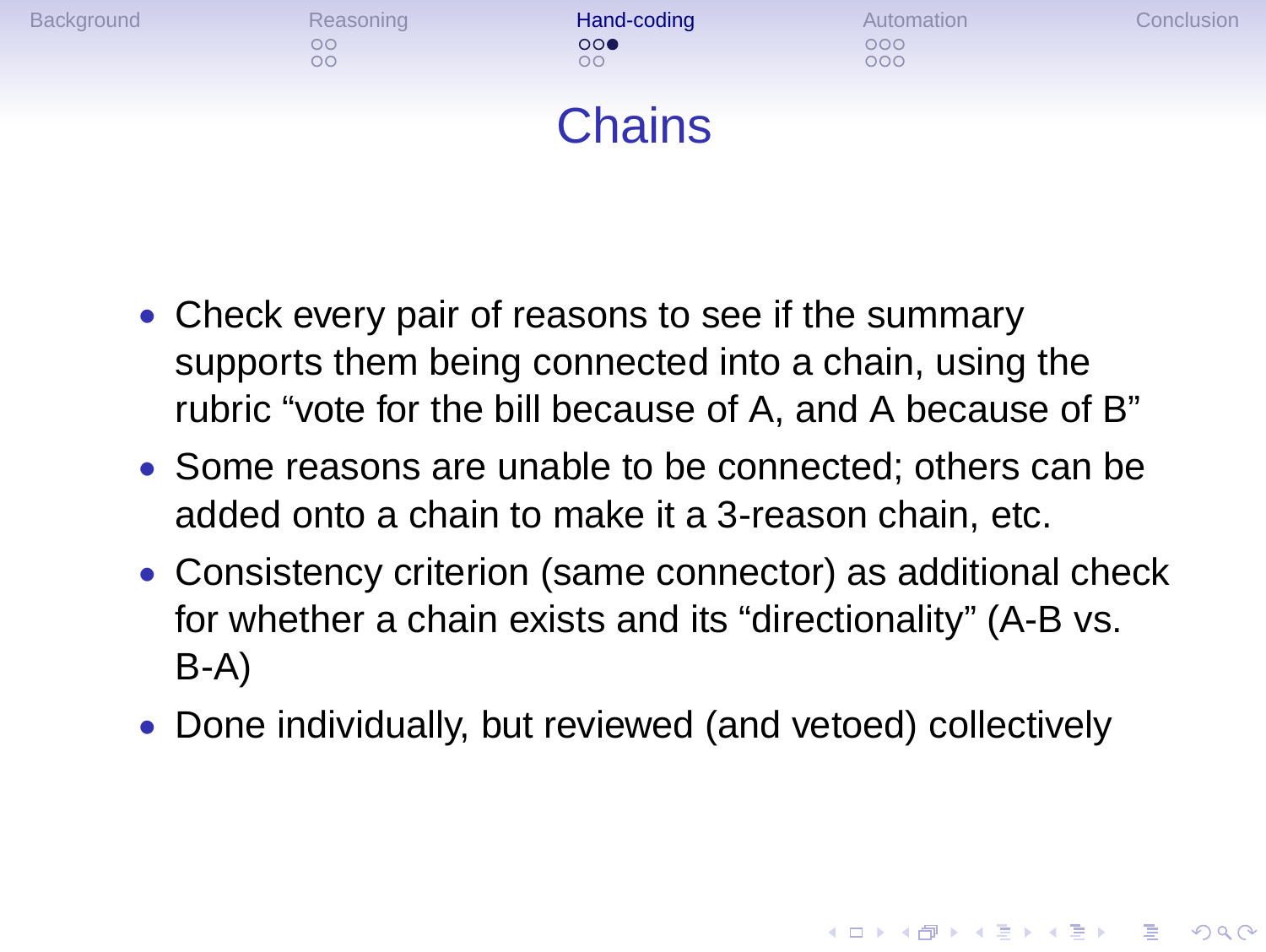# Background Reasoning **Hand-coding** Automation Conclusion<br>
oo oo oo oo oo oo oo<br>●●●

### Paraphrasing and summarizing

As a matter of fact, the hon. and gallant Member was wrong. Conscription has not been a part of the Conservative policy for 40 years. It has never figured in our programme. With regard to the argument of the right hon. an

As a matter of fact, Mr. Wigg was wrong. Conscription has not been a Conservative policy for 40 years and it has never figured in our program. Regarding the argument made by the Member for Montgomery that if it wasn't in

The Conservative Party has not supported conscription for 40 years, and those who claim this are trying to make us look like villains.  $\mid$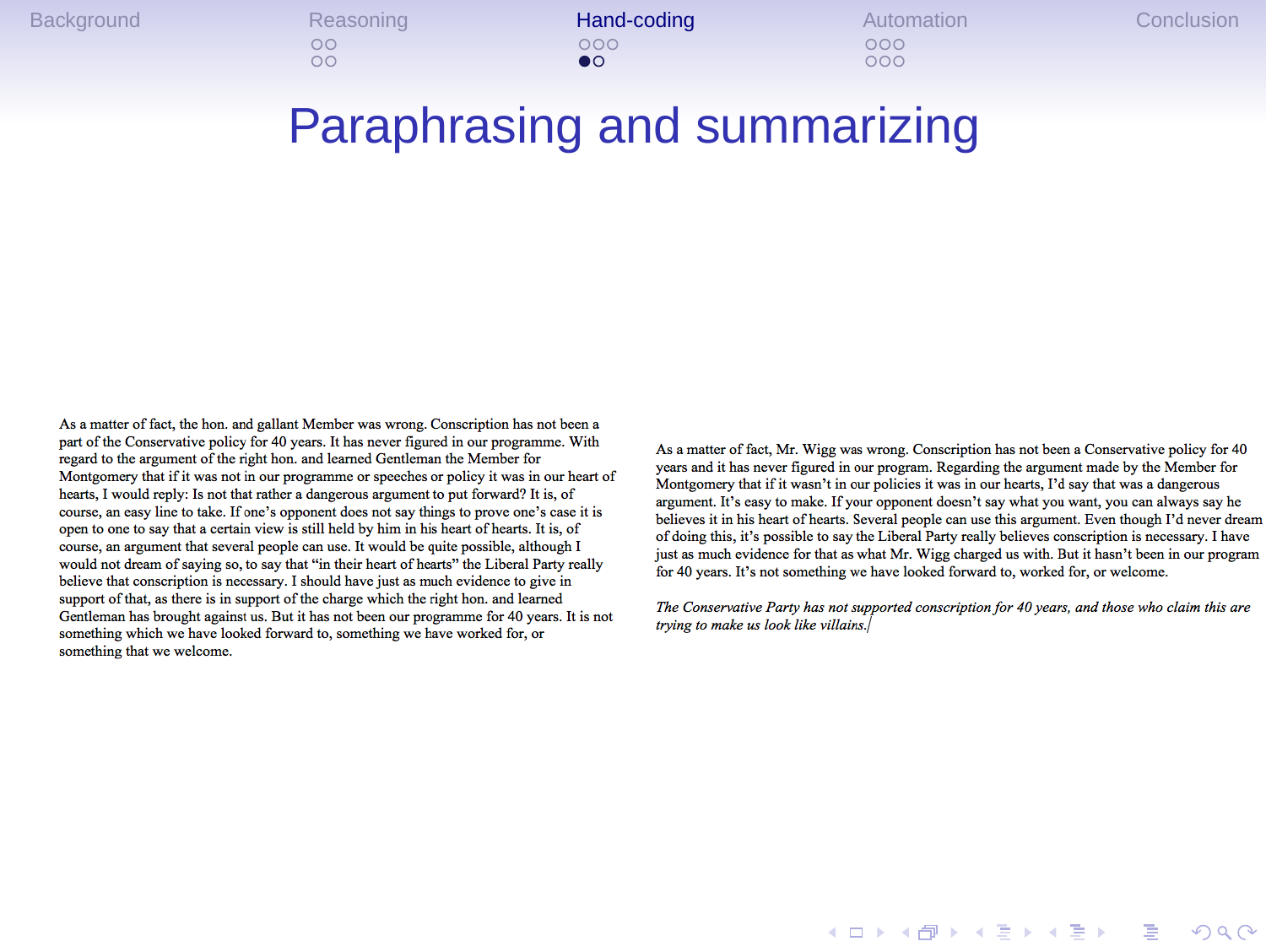## From summary to reasons and chains

Background Reasoning Hand-coding Automation Conclusion

- Summary: The Conservative Party has not supported conscription for 40 years, and those who claim this are trying to make us look like villains.
- Reason 105:
	- Conscription is NOT a fundamentally Conservative idea
	- Connector: O (vote for the bill because opponents are smearing us)
- Reason 14:
	- Conservatives are not bad guys
	- Connector: O (vote for the bill because opponents are smearing us)
- Reason 121:
	- Opponents are playing politics
	- Connector: O (vote for the bill because opponents are bad)
- Chain: Claim-O-121-O-105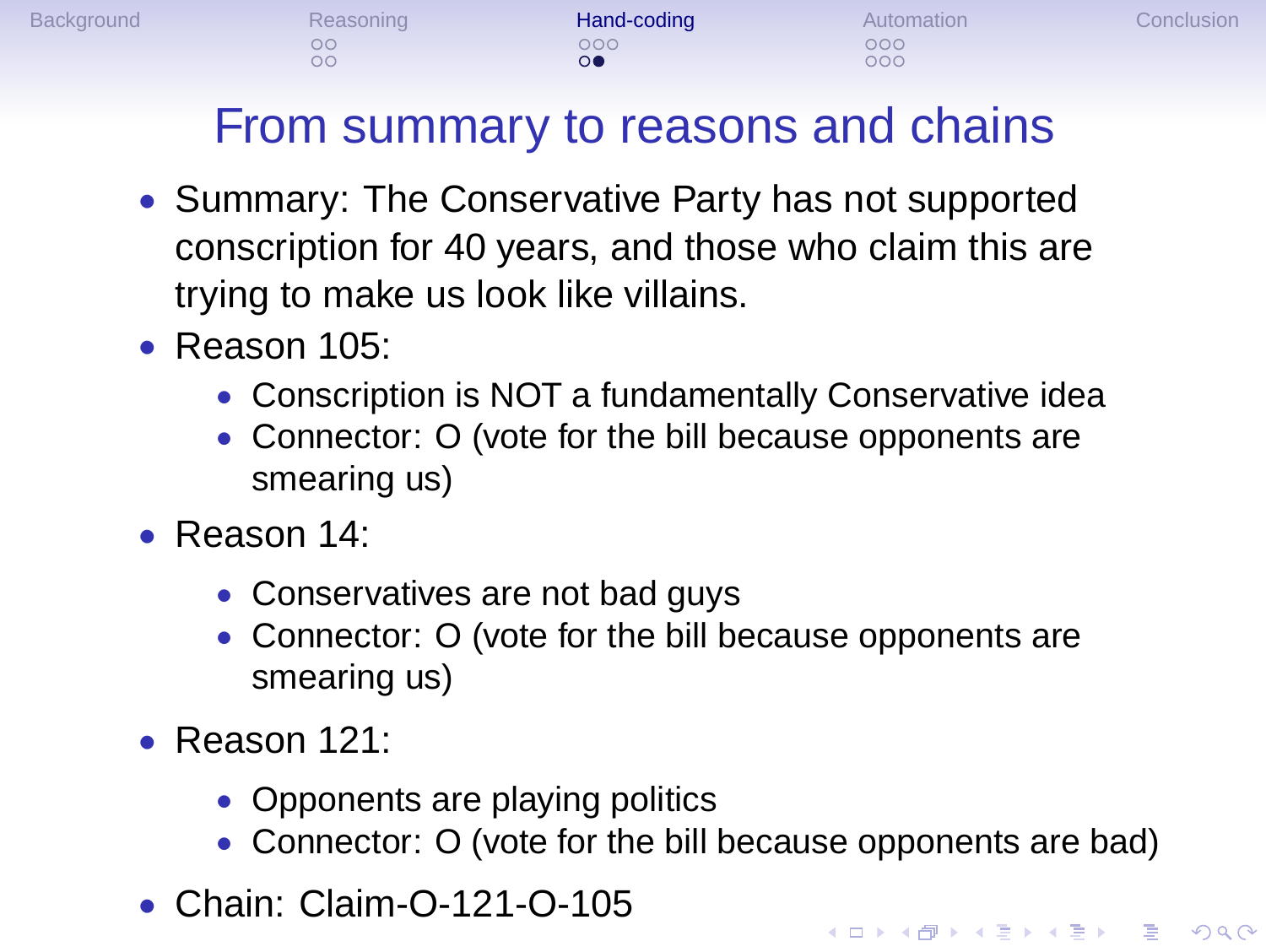

- Problem with our procedures: hand-coding is incredibly time-consuming
	- Speeches can easily take several hours to paraphrase and summarize
	- Translation only a small part of this: text needs to be read, understood in terms of what is said and what is implied
	- Relatively speaking, coming up with reasons and seeing if they can be linked into chains is much less time-consuming
- Ideally, we'd like to be able to take original texts and produce candidates for reasons (not reasons themselves; nowhere near enough specificity), then code those as reasons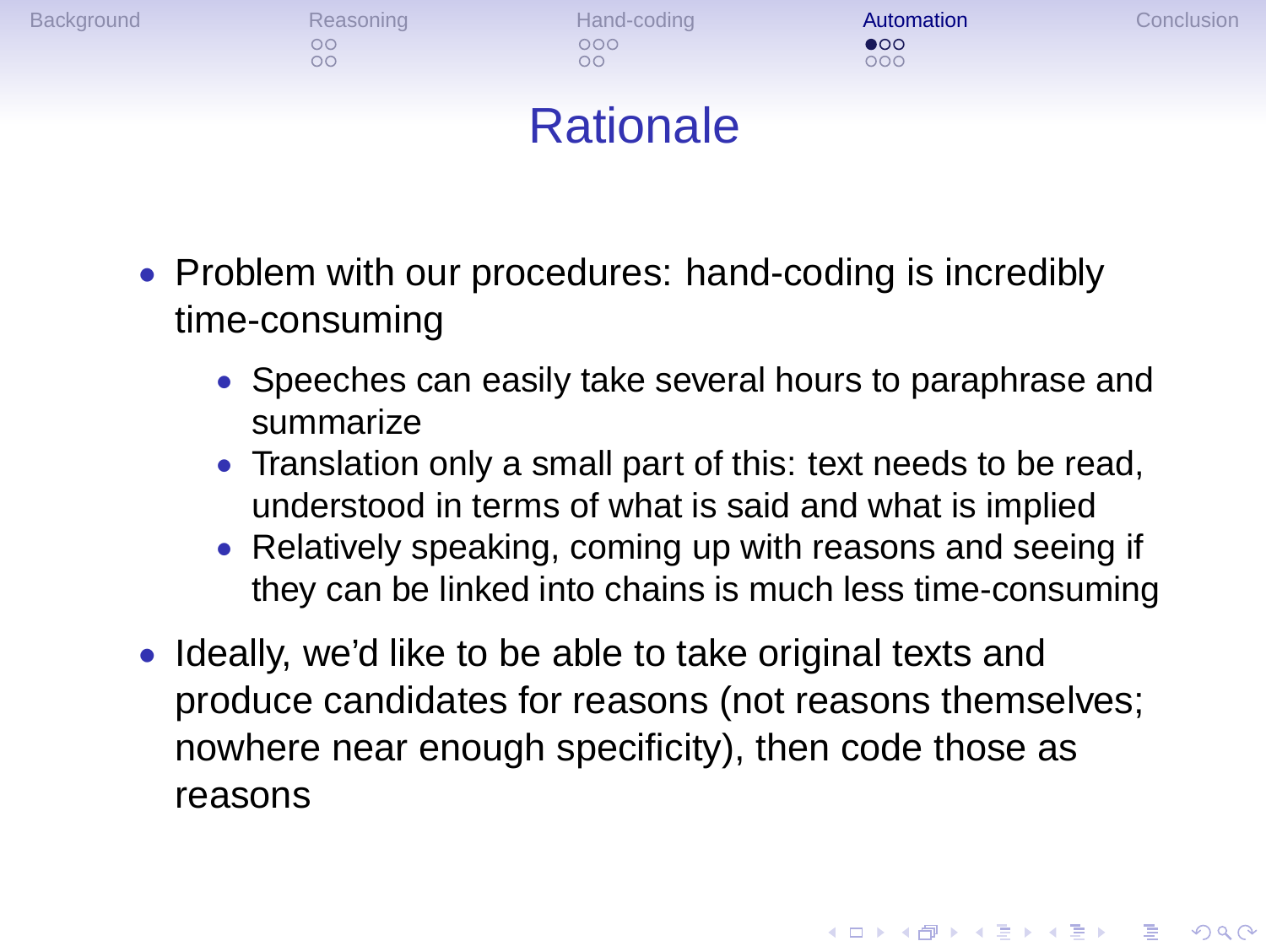# Potential components of connectors

Background Reasoning Hand-coding **Automation** Conclusion<br>
oo oo oo oo oo oo oo oo oo

- Legal: (doing-X [not], legal [not])
- Normative: (doing-X [not], to-actor-Y, immoral [not])
- Historical: (doing-X [not], past [not])
- Consequential: (doing-X [not], results [not], evaluation)
- Identity: (doing-X [not], we, attribute [not])
- Opponents: (doing-X [not], claim-by-opponents, evaluation)
- Anthropological: (doing-X [not], to-actor-Y, attribute-of-actor)
- Even though: (in-spite-of, claim-by-opponents, connector  $\lt$ L OR N OR H OR C OR I OR A $>$ )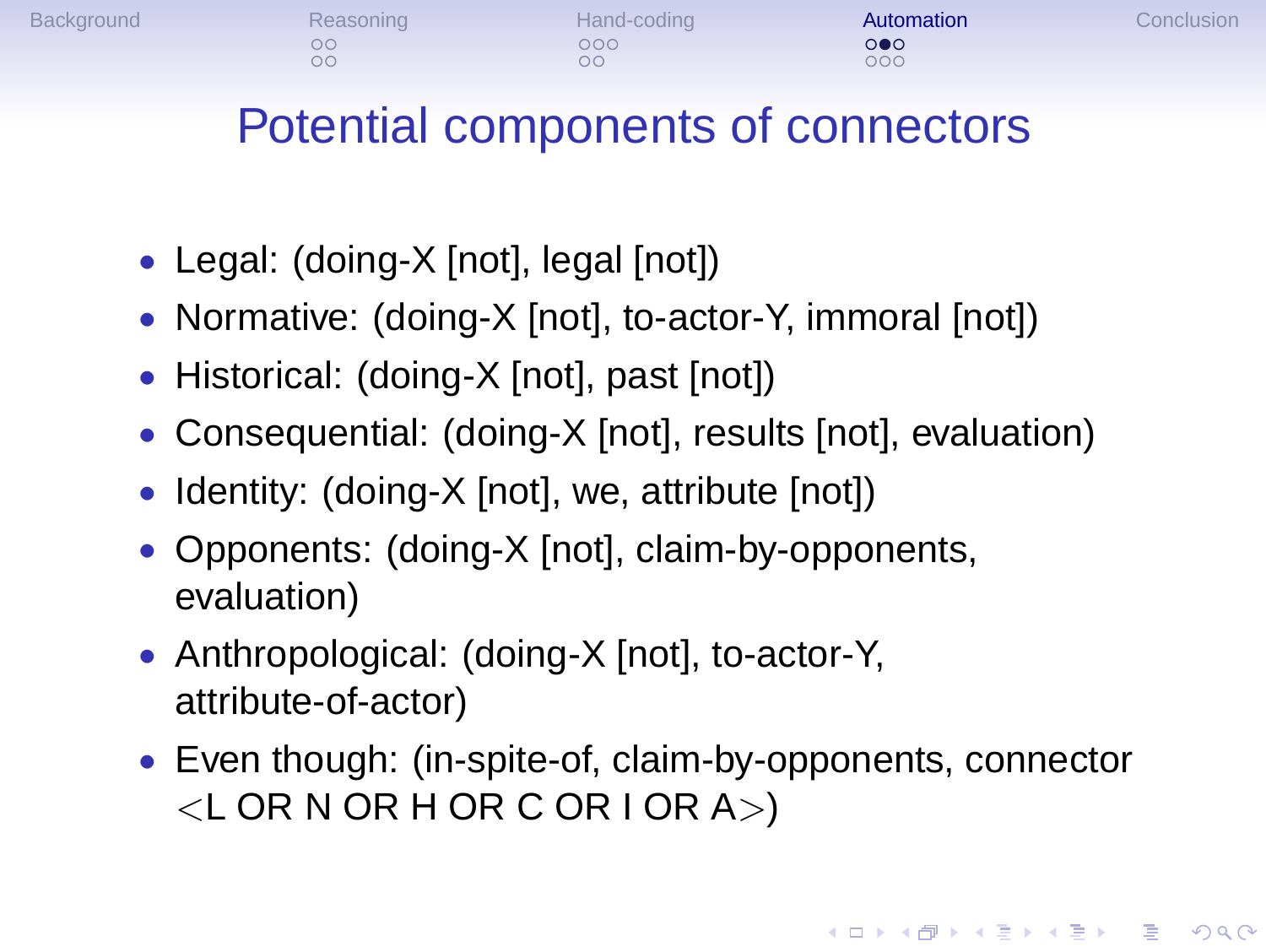

- Original text
- Unify sentences by reference
- Perform a dependency parse on unified sentences
- Certain dependency relations are candidates for certain connectors; inspect that subset of the dependency parse and code as reasons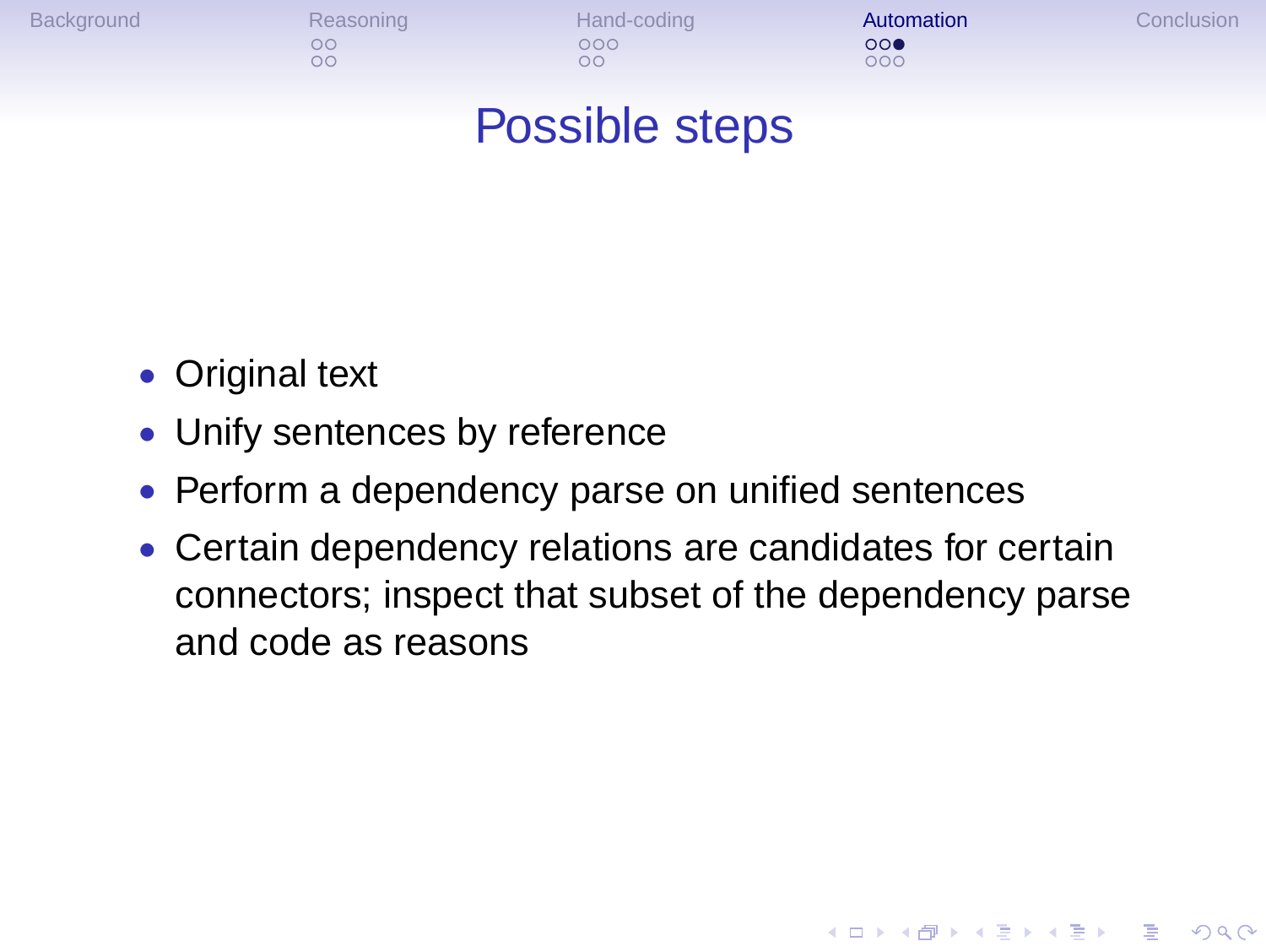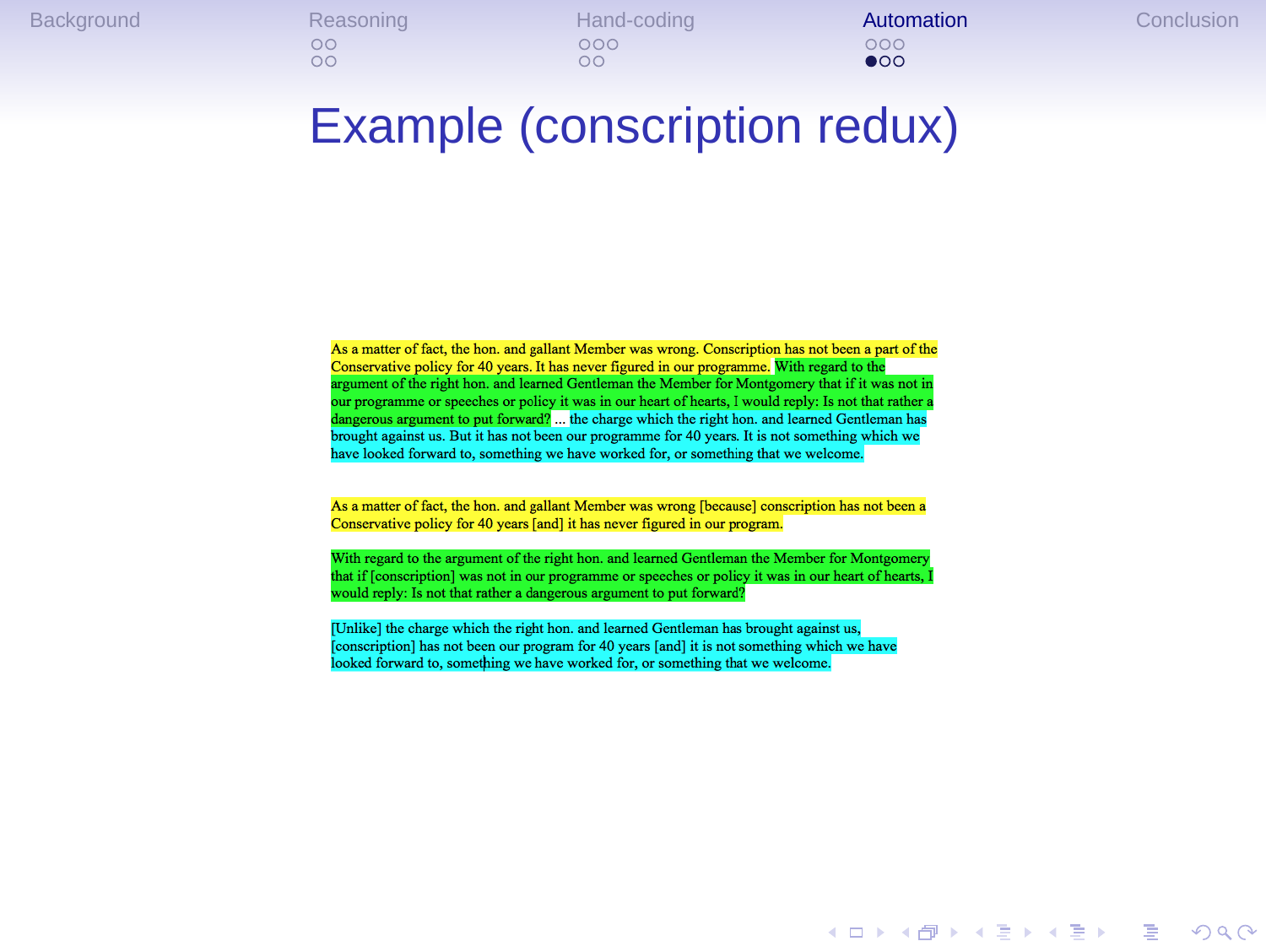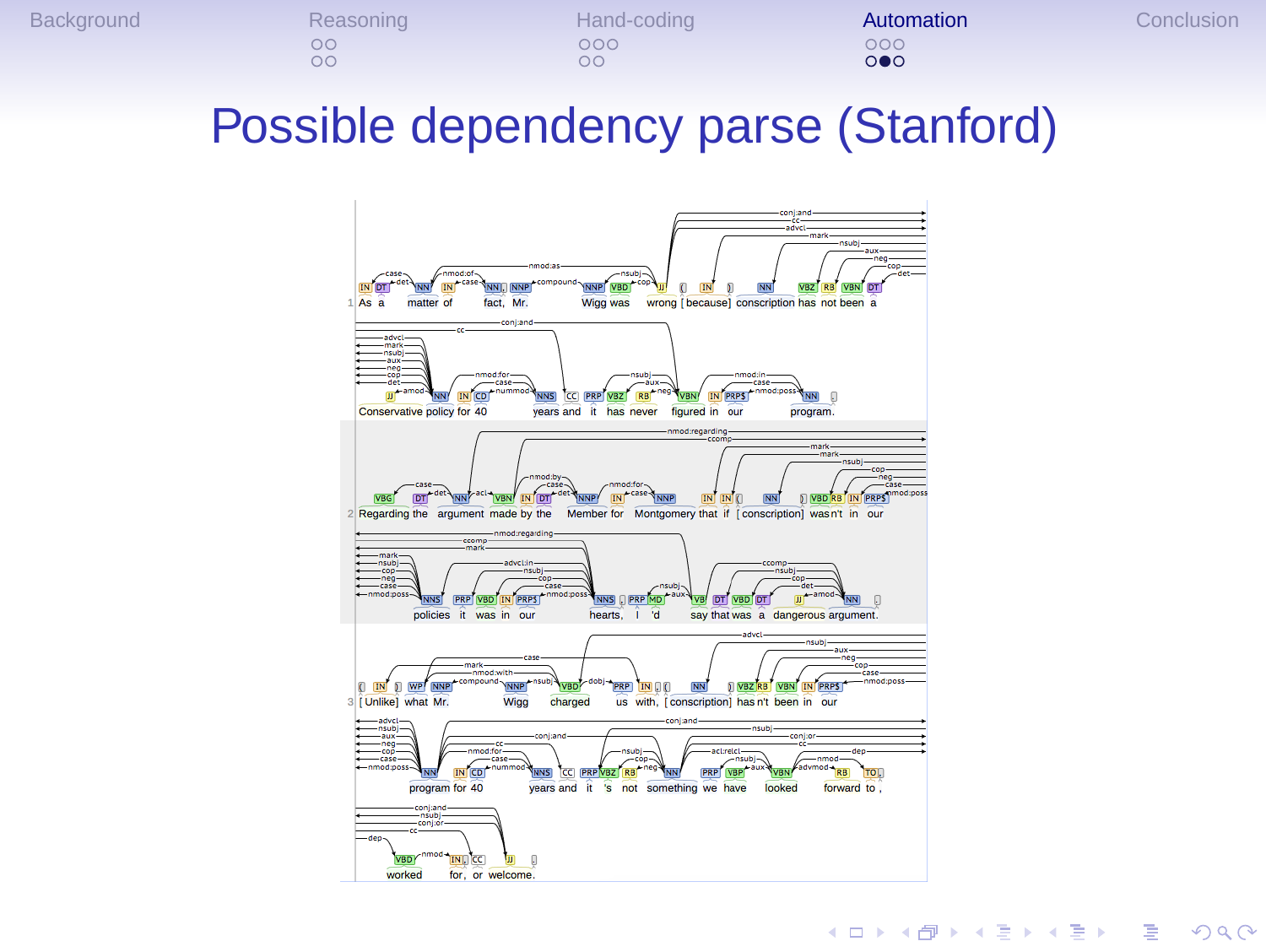

- In each unified sentence, evaluation of claim by opponent as negative
- More than one type of dependency relation to this effect (because sometimes the evaluation is of the person, other times of the claim)
- We still have to know that the honourable and gallant member is the Member for Montgomery and also a member of the Opposition; that a charge is a kind of argument; and that wrong and dangerous are not only negative evaluations but that a false charge is also wrong